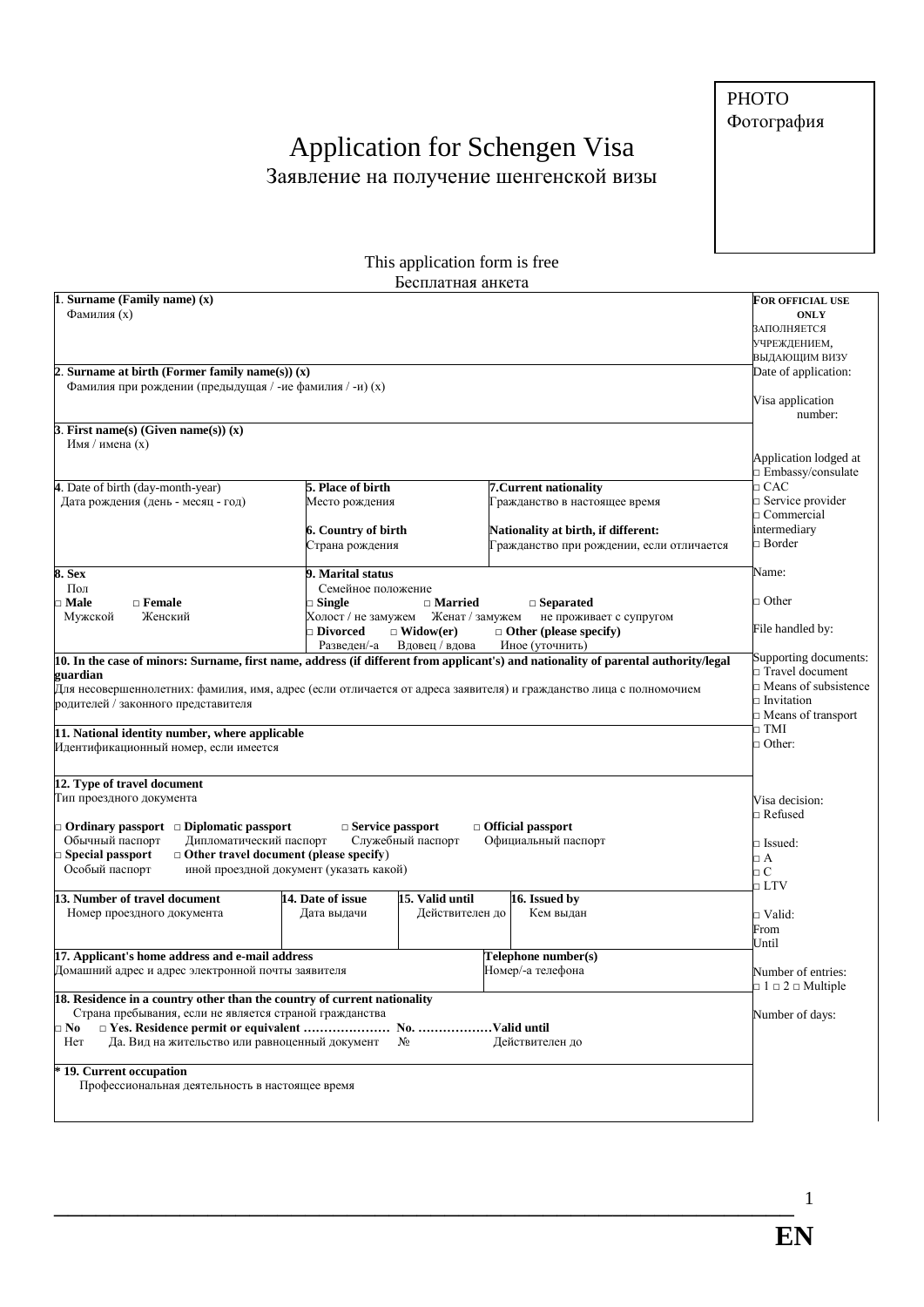| Работодатель; адрес и телефон работодателя. Для студентов, школьников – название и адрес учебного заведения.                                                                                                                                                         | 20. Employer and employer's address and telephone number. For students, name and address of educational establishment.                                                                                                                                                                                                                                                                                                                                                                                                                                                                                             |  |  |  |  |  |
|----------------------------------------------------------------------------------------------------------------------------------------------------------------------------------------------------------------------------------------------------------------------|--------------------------------------------------------------------------------------------------------------------------------------------------------------------------------------------------------------------------------------------------------------------------------------------------------------------------------------------------------------------------------------------------------------------------------------------------------------------------------------------------------------------------------------------------------------------------------------------------------------------|--|--|--|--|--|
| 21. Main purpose(s) of the journey:<br>Основная цель/-и поездки                                                                                                                                                                                                      |                                                                                                                                                                                                                                                                                                                                                                                                                                                                                                                                                                                                                    |  |  |  |  |  |
| $\Box$ Tourism $\Box$ Business $\Box$ Visiting family or friends<br>Туризм<br>Деловая<br>Посещение родственников или друзей<br>$\Box$ Official visit $\Box$ Medical reasons                                                                                          | $\Box$ Cultural<br>$\Box$ Sports<br>Культура<br>Спорт                                                                                                                                                                                                                                                                                                                                                                                                                                                                                                                                                              |  |  |  |  |  |
| Официальная Лечение<br><b>Study </b> Transit⊑<br>$\Box$ Airport transit                                                                                                                                                                                              | $\Box$ Other (please specify)                                                                                                                                                                                                                                                                                                                                                                                                                                                                                                                                                                                      |  |  |  |  |  |
| Учеба<br>Транзит<br>Транзит ч. аэропорт<br>Иная (указать)                                                                                                                                                                                                            |                                                                                                                                                                                                                                                                                                                                                                                                                                                                                                                                                                                                                    |  |  |  |  |  |
| 22. Member State(s) of destination<br>Страна(ы) назначения                                                                                                                                                                                                           | 23. Member State of first entry<br>Страна первого въезда                                                                                                                                                                                                                                                                                                                                                                                                                                                                                                                                                           |  |  |  |  |  |
| 24. Number of entries requested                                                                                                                                                                                                                                      | 25. Duration of the intended stay or transit                                                                                                                                                                                                                                                                                                                                                                                                                                                                                                                                                                       |  |  |  |  |  |
| Виза запрашивается для                                                                                                                                                                                                                                               | Продолжительность пребывания или транзита                                                                                                                                                                                                                                                                                                                                                                                                                                                                                                                                                                          |  |  |  |  |  |
| □ Single entry□ Two entries □ Multiple entries<br>Однократного Двукратного<br>Многократного                                                                                                                                                                          | Indicate number of days                                                                                                                                                                                                                                                                                                                                                                                                                                                                                                                                                                                            |  |  |  |  |  |
| въезда<br>въезда<br>въезда                                                                                                                                                                                                                                           | Указать количество дней                                                                                                                                                                                                                                                                                                                                                                                                                                                                                                                                                                                            |  |  |  |  |  |
| prove this relationship and fill in fields no 34 and 35.<br>заполняют поля 34 и 35.                                                                                                                                                                                  | * The fields marked with * shall not be filled in by family members of EU, EEA or CH citizens (spouse, child or dependent<br>ascendant) while exercising their right to free movement. Family members of EU, EEA or CH citizens shall present documents to<br>Поля, отмеченные знаком «*», не заполняются членами семьи граждан Европейского Союза, Европейского Экономического<br>Пространства или Швейцарии (супруг/-а, дети или экономически зависимые родственники по восходящей линии), при<br>осуществлении своего права на свободное передвижение, должны предоставить документы, подтверждающие родство, и |  |  |  |  |  |
| $(x)$ Fields 1-3 shall be filled in in accordance with the data in the travel document.<br>(x) Поля 1-3 заполняются в соответствии с данными проездного документа.                                                                                                   |                                                                                                                                                                                                                                                                                                                                                                                                                                                                                                                                                                                                                    |  |  |  |  |  |
| 26. Schengen visas issued during the past three years<br>Шенгенские визы, выданные за последние три года<br>$\square$ No                                                                                                                                             |                                                                                                                                                                                                                                                                                                                                                                                                                                                                                                                                                                                                                    |  |  |  |  |  |
| Her<br>Да. Срок действия с<br>до                                                                                                                                                                                                                                     |                                                                                                                                                                                                                                                                                                                                                                                                                                                                                                                                                                                                                    |  |  |  |  |  |
|                                                                                                                                                                                                                                                                      |                                                                                                                                                                                                                                                                                                                                                                                                                                                                                                                                                                                                                    |  |  |  |  |  |
| 27. Fingerprints collected previously for the purpose of applying for a Schengen visa<br>Отпечатки пальцев, предоставленные ранее при подаче заявки на получение шенгенской визы                                                                                     |                                                                                                                                                                                                                                                                                                                                                                                                                                                                                                                                                                                                                    |  |  |  |  |  |
| Date, if known<br>Her<br>Да<br>Дата, если известна                                                                                                                                                                                                                   |                                                                                                                                                                                                                                                                                                                                                                                                                                                                                                                                                                                                                    |  |  |  |  |  |
| 28. Entry permit for the final country of destination, where applicable<br>Разрешение на въезд в страну конечного следования, если необходимо                                                                                                                        |                                                                                                                                                                                                                                                                                                                                                                                                                                                                                                                                                                                                                    |  |  |  |  |  |
| Кем выдано<br>Действительно с<br>до                                                                                                                                                                                                                                  |                                                                                                                                                                                                                                                                                                                                                                                                                                                                                                                                                                                                                    |  |  |  |  |  |
| 29. Intended date of arrival in the Schengen area<br>Предполагаемая дата въезда в шенгенскую зону                                                                                                                                                                    | 30. Intended date of departure from the Schengen area<br>Предполагаемая дата выезда из шенгенской зоны                                                                                                                                                                                                                                                                                                                                                                                                                                                                                                             |  |  |  |  |  |
| * 31. Surname and first name of the inviting person(s) in the Member State(s). If not applicable, name of hotel(s) or temporary<br>accommodation(s) in the Member State(s)                                                                                           | Фамилия/-и, имя (имена) лица, приглашающего в государство/-а Шенгенского соглашения. В случае отсутствия такового -                                                                                                                                                                                                                                                                                                                                                                                                                                                                                                |  |  |  |  |  |
| название гостиницы (гостиниц) или адрес /-а временного пребывания на территории государств-участников Шенгенского<br>соглашения.                                                                                                                                     |                                                                                                                                                                                                                                                                                                                                                                                                                                                                                                                                                                                                                    |  |  |  |  |  |
| Address and e-mail address of inviting person(s)/hotel(s)/temporary<br><b>Telephone and telefax</b><br>accommodation(s)<br>Гелефон и факс<br>Адрес и адрес электронной почты приглашающего лица (лиц) / гостиницы<br>(гостиниц) / места (мест) временного пребывания |                                                                                                                                                                                                                                                                                                                                                                                                                                                                                                                                                                                                                    |  |  |  |  |  |

\_\_\_\_\_\_\_\_\_\_\_\_\_\_\_\_\_\_\_\_\_\_\_\_\_\_\_\_\_\_\_\_\_\_\_\_\_\_\_\_\_\_\_\_\_\_\_\_\_\_\_\_\_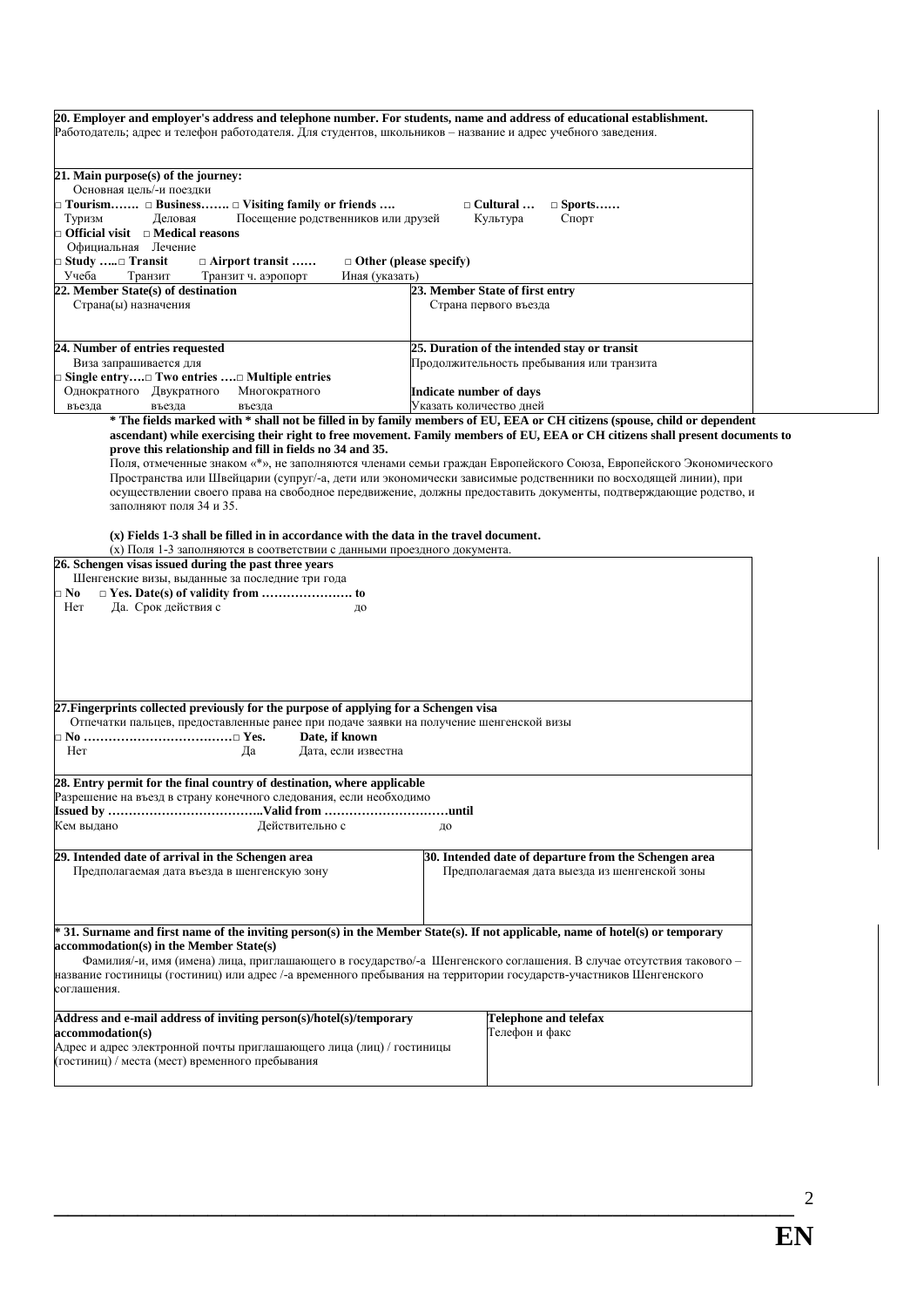| *32. Name and address of inviting company/organisation<br>Название и адрес приглашающей компании / организации                                                                                                         |                    | Telephone and telefax of company/organisation<br>Телефон и факс компании / организации |                                                                     |  |
|------------------------------------------------------------------------------------------------------------------------------------------------------------------------------------------------------------------------|--------------------|----------------------------------------------------------------------------------------|---------------------------------------------------------------------|--|
| Surname, first name, address, telephone, telefax, and e-mail address of contact person in company/organisation<br>Фамилия, имя, адрес, телефон, факс и адрес электронной почты контактного лица компании / организации |                    |                                                                                        |                                                                     |  |
| *33. Cost of travelling and living during the applicant's stay is covered                                                                                                                                              |                    |                                                                                        |                                                                     |  |
| Расходы заявителя на проезд и во время пребывания оплачивает                                                                                                                                                           |                    |                                                                                        |                                                                     |  |
| $\Box$ by the applicant himself/herself                                                                                                                                                                                |                    |                                                                                        | $\Box$ by a sponsor (host, company, organisation), please specify   |  |
| сам заявитель                                                                                                                                                                                                          |                    | Спонсор (приглашающее лицо, компания,                                                  |                                                                     |  |
|                                                                                                                                                                                                                        |                    | организация), указать                                                                  |                                                                     |  |
|                                                                                                                                                                                                                        |                    | $\ldots$ referred to in field 31 or 32                                                 |                                                                     |  |
| <b>Means of support</b>                                                                                                                                                                                                |                    | Упомянутые в пунктах 31 и 32                                                           |                                                                     |  |
| Средства                                                                                                                                                                                                               |                    | $\ldots \ldots \square$ other (please specify)                                         |                                                                     |  |
| $\Box$ Cash                                                                                                                                                                                                            |                    | Иные (указать)                                                                         |                                                                     |  |
| Наличные деньги                                                                                                                                                                                                        |                    |                                                                                        |                                                                     |  |
| □ Traveller's cheques                                                                                                                                                                                                  |                    | <b>Means of support</b>                                                                |                                                                     |  |
| Дорожные чеки                                                                                                                                                                                                          |                    | Средства                                                                               |                                                                     |  |
| $\Box$ Credit card<br>Кредитная карточка                                                                                                                                                                               |                    | $\Box$ Cash<br>Наличные деньги                                                         |                                                                     |  |
| Pre-paid accommodation                                                                                                                                                                                                 |                    | $\Box$ Accommodation provided                                                          |                                                                     |  |
| Предоплачено место проживания                                                                                                                                                                                          |                    | Обеспечивается место проживания                                                        |                                                                     |  |
| $\Box$ Pre-paid transport                                                                                                                                                                                              |                    | $\Box$ All expenses covered during the stay                                            |                                                                     |  |
| Предоплачен транспорт                                                                                                                                                                                                  |                    |                                                                                        | Оплачиваются все расходы во время пребывания                        |  |
| $\Box$ Other (please specify)                                                                                                                                                                                          |                    | Pre-paid transport                                                                     |                                                                     |  |
| Иные (указать)                                                                                                                                                                                                         |                    | Оплачивается транспорт                                                                 |                                                                     |  |
|                                                                                                                                                                                                                        |                    | $\exists$ Other (please specify)                                                       |                                                                     |  |
|                                                                                                                                                                                                                        |                    | Иные (указать)                                                                         |                                                                     |  |
| 34. Personal data of the family member who is an EU, EEA or CH citizen<br>Личные данные члена семьи, являющегося гражданином Европейского Союза, Европейского Экономического<br>Пространства или Швейцарии             |                    |                                                                                        |                                                                     |  |
| <b>Surname</b>                                                                                                                                                                                                         |                    | First name(s)                                                                          |                                                                     |  |
| Фамилия                                                                                                                                                                                                                |                    | Имя (имена)                                                                            |                                                                     |  |
|                                                                                                                                                                                                                        |                    |                                                                                        |                                                                     |  |
| Date of birth                                                                                                                                                                                                          | <b>Nationality</b> |                                                                                        | <b>Number of travel</b>                                             |  |
| Дата рождения                                                                                                                                                                                                          | Гражданство        |                                                                                        | document or ID card<br>Номер паспорта или<br>удостоверения личности |  |
| 35. Family relationship with an EU, EEA or CH citizen<br>Родство с гражданином Европейского Союза, Европейского Экономического Пространства или Швейцарии                                                              |                    |                                                                                        |                                                                     |  |
| Супруг/-а<br>Ребенок<br>Внук/-чка                                                                                                                                                                                      | Иждивенец          |                                                                                        |                                                                     |  |
| 36. Place and date                                                                                                                                                                                                     |                    |                                                                                        | 37. Signature (for minors, signature of parental authority/legal    |  |
| Место и дата                                                                                                                                                                                                           | guardian)          |                                                                                        |                                                                     |  |
|                                                                                                                                                                                                                        |                    | Подпись (для несовершеннолетних - подпись лица с                                       |                                                                     |  |
|                                                                                                                                                                                                                        |                    |                                                                                        | полномочиями родителей / законного представителя)                   |  |

\_\_\_\_\_\_\_\_\_\_\_\_\_\_\_\_\_\_\_\_\_\_\_\_\_\_\_\_\_\_\_\_\_\_\_\_\_\_\_\_\_\_\_\_\_\_\_\_\_\_\_\_\_